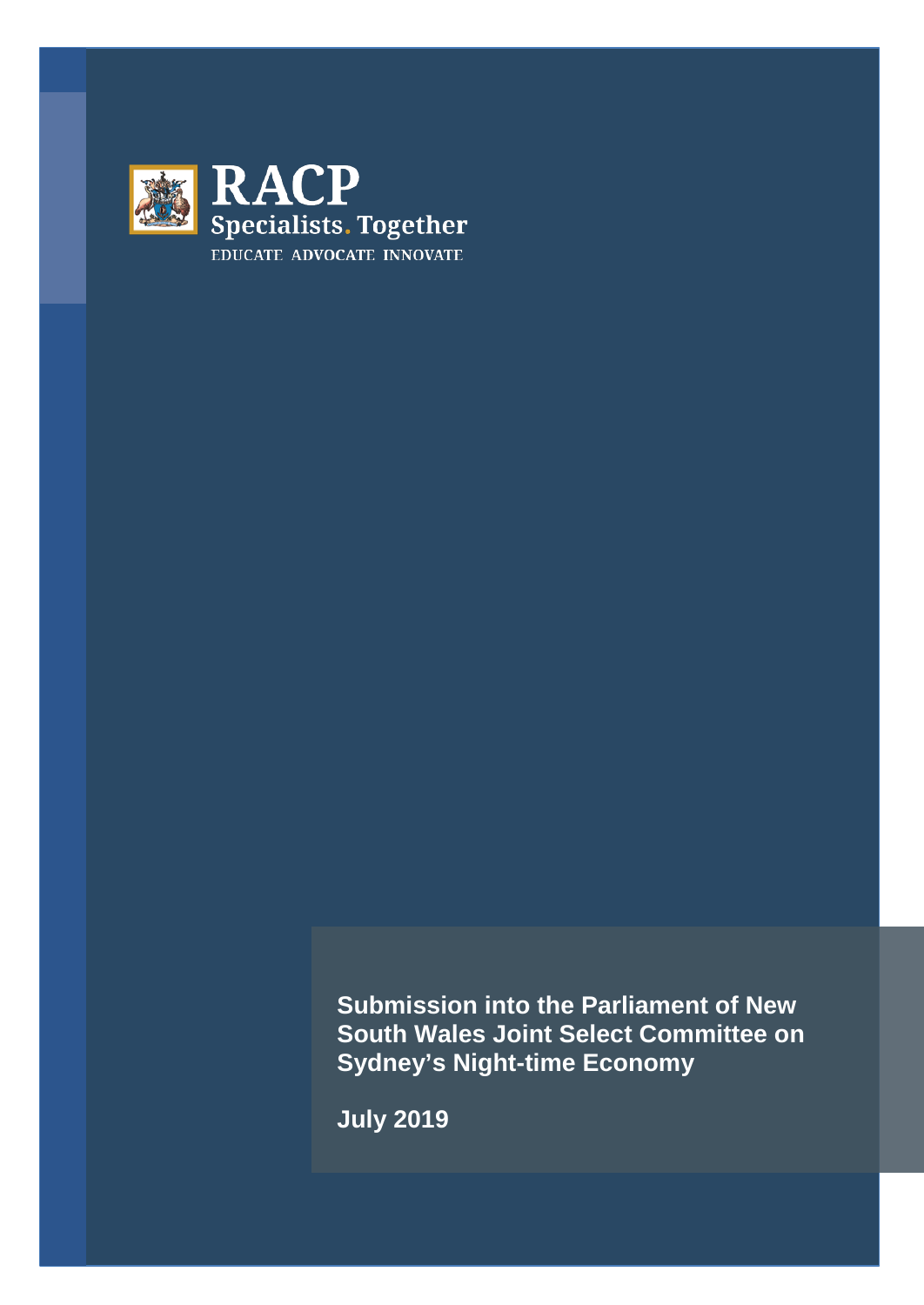# **About the Royal Australasian College of Physicians (RACP)**

The RACP trains, educates and advocates on behalf of over 17,000 physicians and 8,000 trainee physicians throughout Australia and New Zealand. It represents a broad range of medical specialties, including addiction medicine, cardiology, general medicine, geriatric medicine, neurology, occupational and environmental medicine, oncology, paediatrics and child health, palliative medicine, public health medicine, rehabilitation medicine, respiratory medicine and sexual health medicine.

As part of its drive for medical excellence, the RACP is committed to developing health and social policies that bring vital improvements to the wellbeing of all patients.

The RACP welcomes the opportunity to provide a submission to the Joint Select Committee on Sydney's Night-time Economy. The RACP published its updated [Alcohol Policy](https://www.racp.edu.au/docs/default-source/advocacy-library/pa-racp-ranzcp-alcohol-policy.pdf?sfvrsn=3f78331a_6) in 2016 and in 2018 provided a detailed [submission](https://www.racp.edu.au/docs/default-source/advocacy-library/racpsubmission-consultation-on-the-australian-draft-national-alcohol-strategy-2018-2026.pdf) to the Australian Government's Consultation on the [Draft](https://www.racp.edu.au/docs/default-source/advocacy-library/racpsubmission-consultation-on-the-australian-draft-national-alcohol-strategy-2018-2026.pdf)  [National Alcohol Strategy](https://www.racp.edu.au/docs/default-source/advocacy-library/racpsubmission-consultation-on-the-australian-draft-national-alcohol-strategy-2018-2026.pdf) 2018-2026. The following statement is based on these key policy documents and other relevant evidence, as cited in the submission.

### **Recommendation**

Reducing alcohol-related harm in NSW and Australia remains a key priority for the RACP. The RACP remains strongly in favour of retaining the current harm minimisation policies in the Central Business District and Kings Cross, with a special emphasis on the need to maintain the restriction in trading hours for licensed venues.

## **Alcohol-related harm remains a major health and social issue.**

According to a recent report by the Australian Institute of Health and Welfare, in 2015, 4.5 percent of the total disease burden was due to alcohol use, making it the 6th leading risk factor contributing to disease burden. Alcohol use contributed to the burden of 30 diseases and injuries including alcohol use disorders, eight types of cancer, chronic liver disease and 12 types of injury, predominantly road traffic injuries, suicide and self-inflicted injuries.[1](#page-1-0) Alcohol is also responsible for 8.1 percent of the Indigenous health gap<sup>[2](#page-1-1)</sup> and in 2011 Indigenous Australians experienced rates of alcohol-related disease burden at 3.1 times the rate of non-Indigenous Australians.[3](#page-1-2)

Alcohol is also one of the four modifiable risk factors for chronic diseases, including heart disease, diabetes, mental health and cancer, the other three being poor diet, physical inactivity and tobacco use.<sup>[4](#page-1-3)</sup> Despite the robust evidence base that shows that reducing alcohol consumption results in improved population-wide health outcomes, it is estimated that alcohol results in over [5](#page-1-4),500 deaths per year and over 155,000 hospital admissions across Australia.<sup>5</sup>

<sup>1</sup> Australian Burden of Disease Study 2015, Australian Institute of Health and Welfare <sup>2019</sup>

<span id="page-1-1"></span><span id="page-1-0"></span><sup>2</sup> Alcohol, Tobacco and Other Drugs in Australia, Australian Institute of Health and Welfare 2018

<span id="page-1-2"></span><sup>3</sup> Impact of alcohol and illicit drug use on the burden of disease and injury in Australia, Australian Institute of Health and Welfare 2018

<span id="page-1-3"></span><sup>4</sup> Australia's Health 2018. Australian Institute of Health and Welfare 2018

<span id="page-1-4"></span><sup>5</sup> Gao, Ogeil, Lloyd. Alcohol's burden of disease in Australia. Canberra: FARE and VicHealth in collaboration with Turning Point; 2014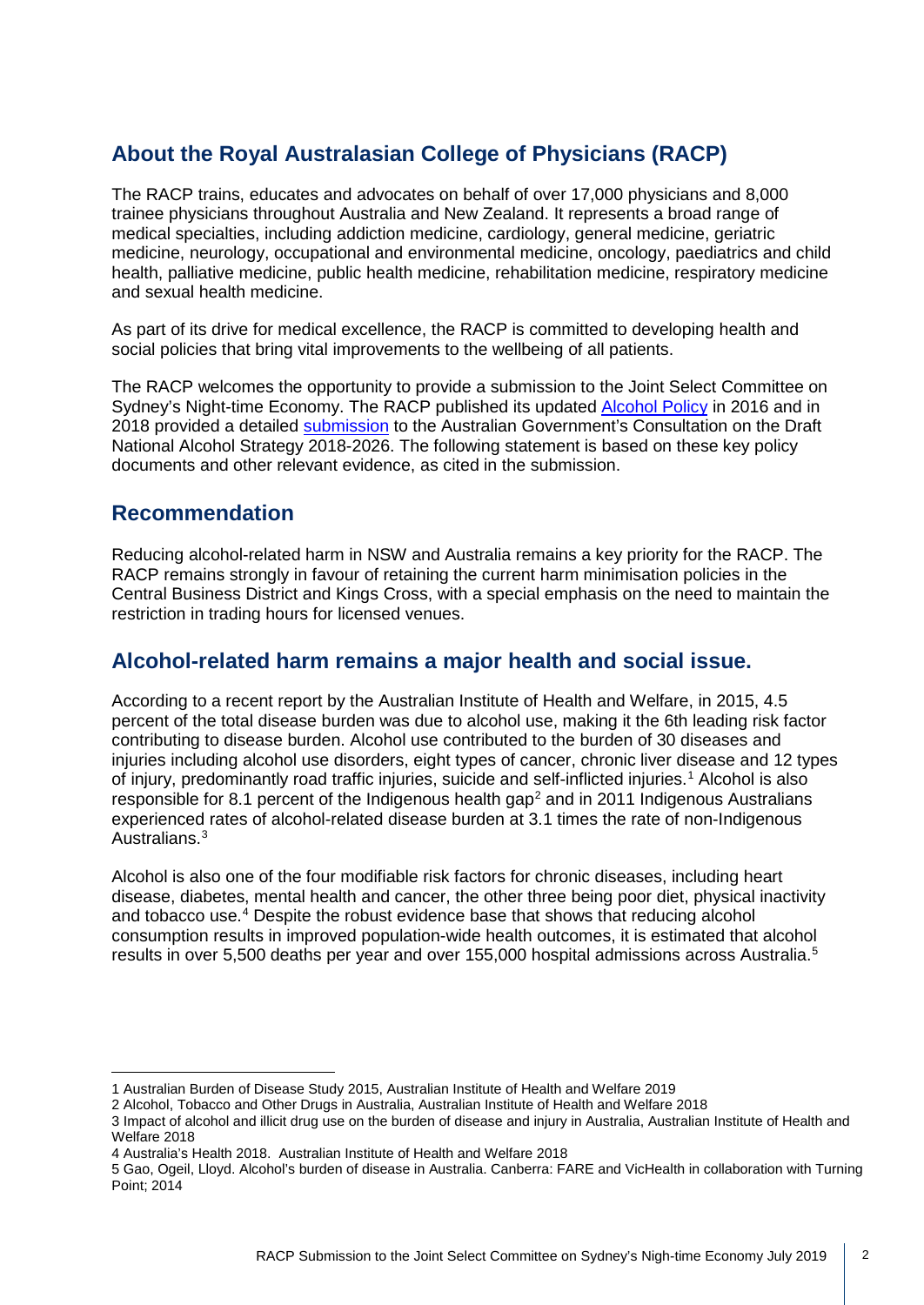Alcohol is also associated with 14-27 percent of emergency department admissions.<sup>[6](#page-2-0)[7](#page-2-1)</sup> One in three car crash deaths<sup>[8](#page-2-2)</sup>, up to two-thirds of family violence assaults and nearly half cases of child abuse are alcohol related. [9](#page-2-3) Alcohol costs Australian society approximately \$15 billion annually<sup>[10](#page-2-4)</sup>, with an additional estimated cost of \$20 billion in the harm alcohol causes to the wider community<sup>11</sup>. In NSW alone, alcohol is involved in more than 37 emergency department presentations, 147 hospitalisations and three deaths every day.[12](#page-2-6)

A May 2019 drug harm ranking study highlighted the pervasive and persisting harms of alcohol in Australia. Alcohol was ranked as the overall most harmful drug when harm to users and harm to others was combined. A supplementary analysis taking into consideration the prevalence of substances in Australia again indicated that alcohol was the most harmful substance, followed by cigarettes, crystal methamphetamine, cannabis, heroin and pharmaceutical opioids.<sup>[13](#page-2-7)</sup>

### **Evidence supports the maintenance of the current measures.**

Robust evidence shows that decreasing availability of alcohol reduces alcohol-related harm. Australian and international studies indicate that increased trading hours for licensed outlets are accompanied by substantially higher levels of alcohol consumption and associated harms such as drink-driver road crashes<sup>[14](#page-2-8)</sup>, serious violent offences committed in the early hours of the morning<sup>[15](#page-2-9)</sup> and assaults per 100,000 inhabitants.<sup>[16](#page-2-10)</sup> Further studies provide indirect evidence of this relationship, showing that over 40 percent of assaults at licensed premises occur after midnight.[17](#page-2-11) A study of Amsterdam trading hours found that a one-hour extension of alcohol outlet closing times in some of Amsterdam's nightlife areas was associated with 34 percent more alcohol-related injuries.[18](#page-2-12) Regular heavy drinkers are especially likely to take advantage of longer trading hours.<sup>[19](#page-2-13)</sup>

<span id="page-2-2"></span>8 Devlin & Fitzharris. An analysis of single-vehicle fatality crashes in Australia at various Blood Alcohol Concentrations. In N. Leal (Ed.), Proceedings of the 2013 Australasian Road Safety Research, Policing and Education Conference

<span id="page-2-3"></span>9 Laslett, Mugavin et al. The range and magnitude of alcohol's harm to others. Fitzroy, Victoria: AER Centre for Alcohol Policy Research, Turning Point Alcohol and Drug Centre, Eastern Health; 2010.

<span id="page-2-6"></span>12 New South Wales HealthStats 2017. Retrieved from:

<span id="page-2-0"></span><sup>6</sup> Egerton-Warburton, Gosbell et al. Survey of alcohol-related presentations to Australasian emergency departments. Med J Aust 2014

<span id="page-2-1"></span><sup>7</sup> Butler, Reeve et al. The hidden costs of drug and alcohol use in hospital emergency departments. Drug and Alcohol Rev 2016

<span id="page-2-4"></span><sup>10</sup> Collins and Lapsley. The costs of tobacco, alcohol and illicit drug abuse to Australian society in 2004/05. Department of Health and Ageing; 2008

<span id="page-2-5"></span><sup>11</sup> Laslett, Mugavin et al. The range and magnitude of alcohol's harm to others. Fitzroy, Victoria: AER Centre for Alcohol Policy Research, Turning Point Alcohol and Drug Centre, Eastern Health; 2010.

[http://www.healthstats.nsw.gov.au/Indicatorgroup/indicatorViewList?code=beh\\_alc&topic=topic\\_alcohol&name=AlcoholTo](http://www.healthstats.nsw.gov.au/Indicatorgroup/indicatorViewList?code=beh_alc&topic=topic_alcohol&name=AlcoholTopic) [pic](http://www.healthstats.nsw.gov.au/Indicatorgroup/indicatorViewList?code=beh_alc&topic=topic_alcohol&name=AlcoholTopic)

<sup>13</sup> Bonomo, Norman, et al. The Australian drug harms ranking study. [J Psychopharmacol.](https://www.ncbi.nlm.nih.gov/pubmed/31081439) 2019 May

<span id="page-2-8"></span><span id="page-2-7"></span><sup>14</sup> Chikritzhs T, Stockwell T. The impact of later trading hours for hotels on levels of impaired driver road crashes and driver breath alcohol levels. Addiction 2006

<span id="page-2-9"></span><sup>15</sup> Australian Medical Association (NSW), NSW Nurses' Association, Health Services Union and Police Association of NSW. Last drinks: a coalition of concerned emergency services workers; 2010

<span id="page-2-10"></span><sup>16</sup> Rossow I, Norström T. The impact of small changes in bar closing hours on violence: the Norwegian experience from 18 cities. Addiction 2011

<span id="page-2-11"></span><sup>17</sup> Moffatt S, Weatherburn D. Trends in assaults after midnight. NSW Bureau of Crime Statistics and Research, Crime and Justice Statistics. Issue paper no. 59; 2011

<span id="page-2-12"></span><sup>18</sup> de Goeij MC, Veldhuizen EM, Buster MC, et al. The impact of extended closing times of alcohol outlets on

<span id="page-2-13"></span>alcoholrelated injuries in the nightlife areas of Amsterdam: a controlled before-and-after evaluation. Addiction. 2015 19 Moffatt S, Weatherburn D. Trends in assaults after midnight. NSW Bureau of Crime Statistics and Research, Crime and Justice Statistics. Issue paper no. 59; 2011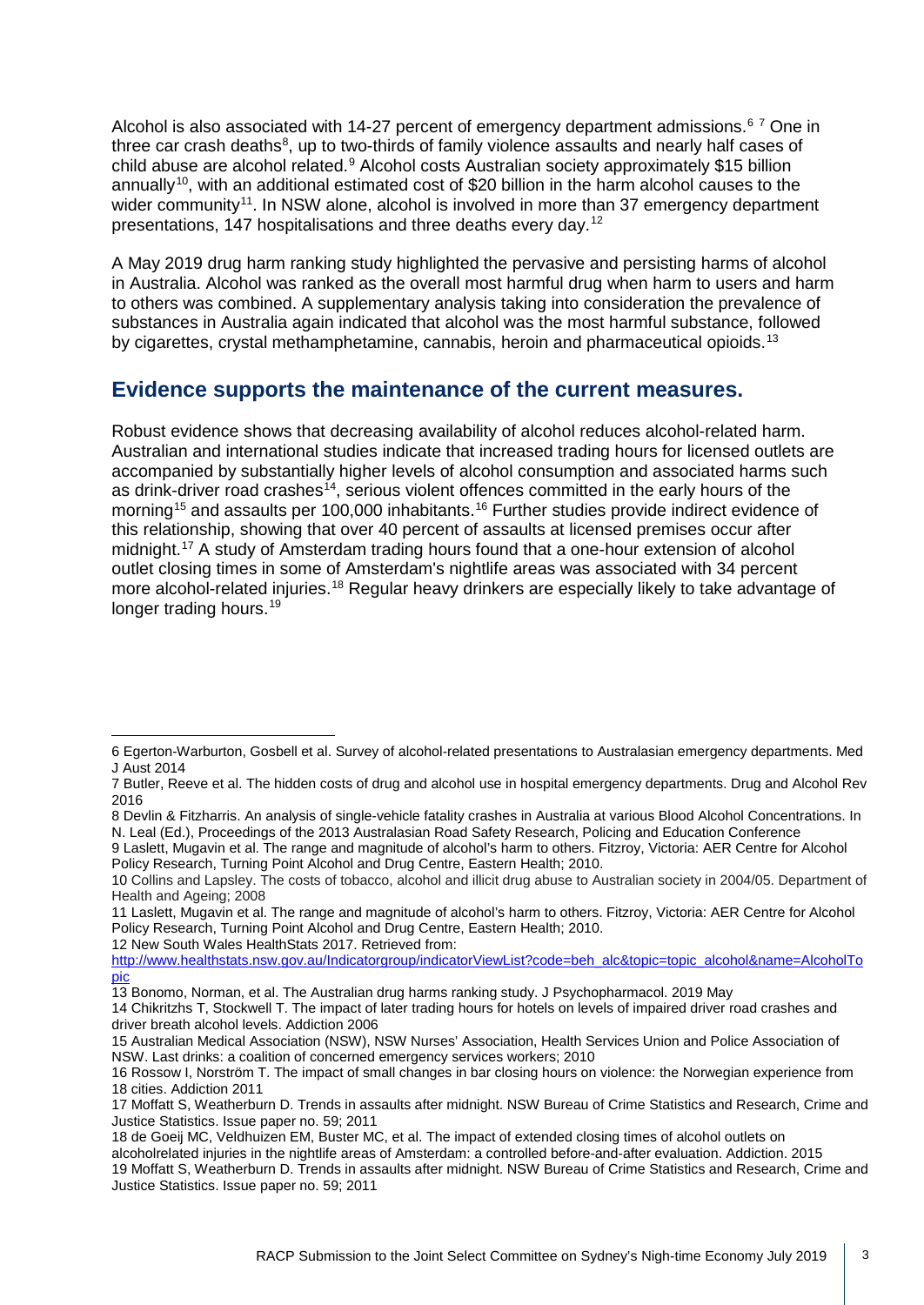A systematic review of literature over 10 years that identified 21 relevant studies including seven from Australia concluded that reducing the hours during which on-premise outlets can sell alcohol late at night can substantially reduce rates of violence.<sup>[20](#page-3-0)</sup>

Local evidence further supports the maintenance of the current restrictions on trading hours. The most recent available data from the NSW Bureau of Crime Statistics Research indicates that non-domestic alcohol-related assaults in the Central Business District have decreased by 23,5 percent since the last-drinks measures were introduced in 2014. In Kings Cross, there has been a 61 percent reduction in alcohol-related non-domestic assaults in the five years since the introduction of the measures. [21](#page-3-1)

In the 12 months following the introduction, there was a 24.8 percent reduction in alcohol-related serious injury presentations at St Vincent's Hospital in Darlinghurst.<sup>[22](#page-3-2)</sup> In the two years following the institution of the current regime, orbital fracture presentations that most commonly occur as a result of assault decreased at St Vincent's, with an additional reduction in the number of fractures requiring surgery.<sup>[23](#page-3-3)</sup> The total number of serious facial trauma surgeries at the hospital decreased by 60 percent in the two years post-introduction of the measures (145 patients received surgery in 2012-23 and 58 patients in 2014-15).<sup>24</sup>

## **Now is not the time for complacency.**

While alcohol-related assaults and emergency presentations in Kings Cross and the Central Business District have decreased since the introduction of the harm minimisation measures, alcohol-related hospitalisations in the City of Sydney remained 30 percent higher than the state average between 2015 and 2017.[25](#page-3-5)

This troubling statistic and the robust up-to-date evidence on how to effectively reduce alcoholrelated harms demand that we strengthen, not reduce, our collective efforts to tackle the harms of alcohol in our communities. A night-time economy whose vibrancy is purportedly dependent on the sale of alcohol past three in the morning does not belong in a healthy city. Accordingly, the College continues to advocate for the retention of the existing last-drinks measures for licenced premises in the Central Business District and Kings Cross entertainment precincts.

The RACP also stresses that substantial reductions in alcohol-related harm will only be achieved once national and state governments and local authorities commit to the comprehensive set of interventions outlined in the RACP [Alcohol Policy.](https://www.racp.edu.au/docs/default-source/advocacy-library/pa-racp-ranzcp-alcohol-policy.pdf)

In the case of the NSW Government, these would include – in addition to maintaining restrictions to the trading hours:

• adding outlet density as a consideration in future liquor licensing law reviews and decisions,

<span id="page-3-0"></span><sup>20</sup> Campbell CA et al. The effectiveness of limiting alcohol outlet density as a means of reducing excessive alcohol consumption and alcohol-related harms. Am J Prev Med 2009

<span id="page-3-1"></span><sup>21</sup> NSW Bureau of Crime Statistics and Research 2019. Reference: rqFARE19Q1

<span id="page-3-2"></span><sup>22</sup> Fulde, Smith et al. Presentations with alcohol-related serious injury to a major Sydney trauma hospital after 2014 changes to liquor laws. Med. J. Aust 2015

<span id="page-3-3"></span><sup>23</sup> Holmes, Lung et al. Fewer orbital fractures treated at St Vincent's Hospital after lockout laws introduced in Sydney. Med. J. Aust. 2018

<span id="page-3-4"></span><sup>24</sup> Royal Australasian College of Surgeons. Massive drop in facial fractures and single punch attacks in Sydney CBD and Kings Cross. Media release – 5 May 2016. Retrieved from: [https://www.surgeons.org/media/24111976/2016-05-05-med](https://www.surgeons.org/media/24111976/2016-05-05-med-thursday-racs-asc-massive-drop-in-facial-fractures-and-single-punch-attacks-in-cbd-and-kings-cross.pdf)[thursday-racs-asc-massive-drop-in-facial-fractures-and-single-punch-attacks-in-cbd-and-kings-cross.pdf](https://www.surgeons.org/media/24111976/2016-05-05-med-thursday-racs-asc-massive-drop-in-facial-fractures-and-single-punch-attacks-in-cbd-and-kings-cross.pdf) 25 New South Wales HealthStats 2017. Retrieved from:

<span id="page-3-5"></span>[http://www.healthstats.nsw.gov.au/Indicator/beh\\_alcafhos/beh\\_alcafhos\\_lga\\_trend](http://www.healthstats.nsw.gov.au/Indicator/beh_alcafhos/beh_alcafhos_lga_trend)